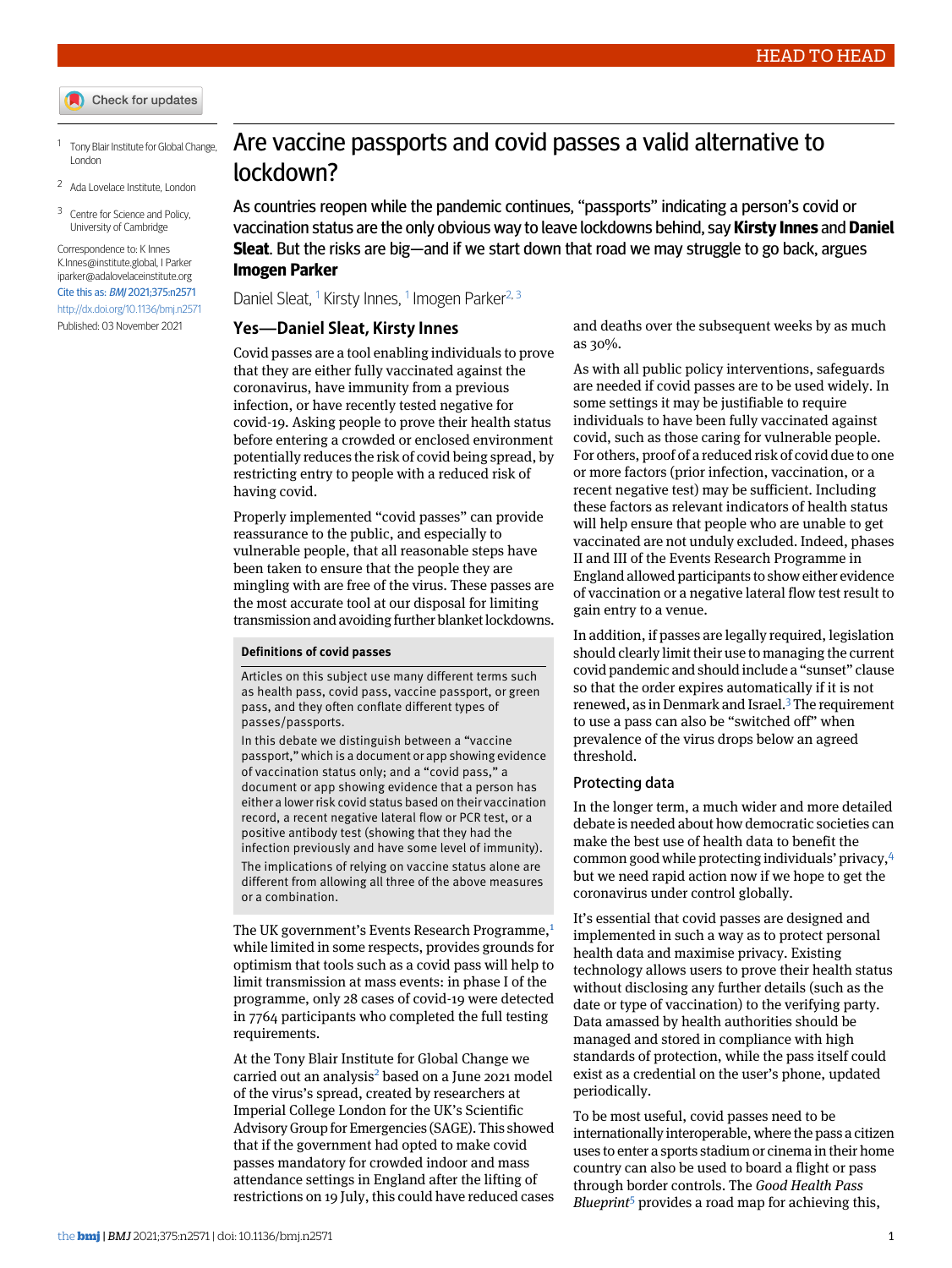and national governments should make delivering this a top priority as part of their strategy for beating the pandemic.

In the context of rising cases or, worse, a new and more dangerous variant, a covid pass is the best mechanism we have to target restrictions and avoid the need for another hard lockdown. Ultimately, faced with further spikes, we either force everyone to stay at home or we require only those with the virus to do so.

# **No—Imogen Parker**

Support for covid passes has been building since early in the pandemic,<sup>[6](#page-1-5)</sup> and it's easy to understand the attraction: if you could have a more precise understanding of risk you could engineer a better balance between restrictions to control the pandemic, as well as freedoms for personal liberty and economic recovery.

Unfortunately, it's not that simple. Communicating vaccination or test status tells us something about risk, but it doesn't prove that people are free or safe from the virus. In August 2021 the outdoor Boardmasters Festival in Cornwall used vaccine passports with additional testing but still became a "superspreader" event, incubating almost 5000 cases.<sup>[7](#page-1-6)</sup> Given the variants and the heterogeneity of immune response, vaccine passports can't give a perfect assessment of risk at an individual level.

Indeed, some experts have warned that the move towards a system of personal risk scoring could undermine public health by treating a collective problem as an individual one: giving someone a green light to social participation could encourage them to ignore the common and contextual risk and potentially reduce compliance.[8](#page-1-7) Of course, this might need to be weighed against incentivising uptake by requiring compliance.[3](#page-1-2)

Like more traditional public health measures such as mask wearing or distancing, passports may reduce risk but can't guarantee safety. Unlike masks or social distancing, however, they introduce profound risks into society.

## Three risks

The most obvious risk arises through segregation, which could introduce barriers to economic and social participation. If a pass were to be based on vaccination status some people may find it hard to prove this to the required standards, perhaps because they were unwilling to be vaccinated, but they may also be unable to have the vaccine or may have been vaccinated abroad, as part of a trial or with a brand that may not be covered by the standard. A pass based on access to covid testing comes with its own barriers, including availability and cost.

Second, normalising third party policing of individuals' status could contribute to additional barriers for minority ethnic people, who already face over-policing, or for people with insecure citizenship who may be concerned about being co-opted into an identity system. This plays out at a global scale: if countries start using passports for normal participation in events, activities, and travel, only those people who are willing and able and have access to jabs or tests accepted in different countries will be allowed to take part—exacerbating inequalities of access, from testing and vaccines to economic recovery.

A third risk is the creation of enduring surveillance technology in response to what we hope will be a timebound crisis. Technology justified for emergencies has a habit of becoming normalised, as one member of the Ada Lovelace Institute's expert deliberation on the subject put it: "Once the road has been built, good luck not using it."<sup>[8](#page-1-7)</sup>

Digital tools make data easy to share, and this benefits health research, but it could also allow personal information to be shared with police or insurance companies. And the tools are easy to adapt: systems that include tests and vaccinations could be expanded to incorporate other risk factors or conditions, from blood pressure to mental health, or to move beyond health to incorporate ethnicity or sexuality. We should consider not just how such tools are used now but how they might be used in the future, by different political regimes.

# No such thing as risk-free

The covid pandemic doesn't offer risk-free interventions, and our institute's research doesn't rule out passports as a valid tool to help transition from lockdowns.<sup>[9](#page-1-8)</sup> But it does call for transparent scientific foundations, including models on their public health effects in comparison with other tools and in the context of current infection rates and variants; technical design standards; and a clear, specific, and limited purpose.

Beyond the tool itself, any scheme needs the right sociotechnical design: the legal regime, including "sunset" clauses to shut systems down if they're not renewed; ethical considerations and policy structures to govern and mitigate potential harms; and the means to enable rights and redress.

To create the technical, operational, legal, and policy infrastructure that would be required, policy makers should pause to calculate whether these are a justified health measure or whether investment in passports might prove to be a technological distraction—what some have dubbed "technology theatre"<sup>[10](#page-1-9)</sup><sup>[11](#page-1-10)</sup>-from the best mechanism available for us to reopen societies safely and equitably: global vaccination.

<span id="page-1-0"></span>Competing interests: We have read and understood BMJ policy on declaration of interests and have no relevant interests to declare.

<span id="page-1-1"></span>Provenance and peer review: Commissioned, externally peer reviewed.

- <span id="page-1-2"></span>1 Department for Digital. Culture, Media & Sport. Events Research Programme: Phase I findings. Updated 1Jul 2021. [https://www.gov.uk/government/publications/events-research-programme](https://www.gov.uk/government/publications/events-research-programme-phase-i-findings/events-research-programme-phase-i-findings)[phase-i-findings/events-research-programme-phase-i-findings](https://www.gov.uk/government/publications/events-research-programme-phase-i-findings/events-research-programme-phase-i-findings)
- <span id="page-1-4"></span><span id="page-1-3"></span>2 Tony Blair Institute for Global Change. Passtime: Quantifying the public-health benefits of a covid pass. 6 Jul 2021. [https://institute.global/policy/pass-time-quantifying-public-health-benefits-covid](https://institute.global/policy/pass-time-quantifying-public-health-benefits-covid-pass)[pass](https://institute.global/policy/pass-time-quantifying-public-health-benefits-covid-pass)
- <span id="page-1-5"></span>3 How France tackled vaccine hesitancy. Economist 2021 Sep 18. <https://www.economist.com/europe/2021/09/18/how-france-tackled-vaccine-hesitancy>. (Login needed)
- <span id="page-1-6"></span>4 Fingerhut H. Building real-time data infrastructure into the heart of public health. 8 Apr 2021. <https://institute.global/policy/building-real-time-data-infrastructure-heart-public-health>
- <span id="page-1-7"></span>5 Good Health Pass. The Good Health Pass Collaborative. <https://www.goodhealthpass.org/>
- <span id="page-1-8"></span>6 Ada Lovelace Institute. International monitor: vaccine passports and COVID status apps. 22 Jun 2020. [https://www.adalovelaceinstitute.org/project/international-monitor-vaccine-passports](https://www.adalovelaceinstitute.org/project/international-monitor-vaccine-passports-covid-status-apps/)[covid-status-apps/](https://www.adalovelaceinstitute.org/project/international-monitor-vaccine-passports-covid-status-apps/)
- Morris S. Almost 5000 Covid cases linked to Cornish music and surf festival. Guardian 2021 Aug 23. [https://www.theguardian.com/uk-news/2021/aug/23/almost-5000-covid-cases-linked-to](https://www.theguardian.com/uk-news/2021/aug/23/almost-5000-covid-cases-linked-to-cornish-music-and-surf-festival-boardmasters)[cornish-music-and-surf-festival-boardmasters](https://www.theguardian.com/uk-news/2021/aug/23/almost-5000-covid-cases-linked-to-cornish-music-and-surf-festival-boardmasters)
- <span id="page-1-10"></span><span id="page-1-9"></span>8 Ada Lovelace Institute. Rapid expert deliberation: What place should COVID-19 vaccine passports have in society? 17 Feb 2021. https://www.adalovelaceinstitute.org/wp-content/up [loads/2021/02/COVID-19-vaccine-passports-rapid-expert-deliberation.pdf](https://www.adalovelaceinstitute.org/wp-content/uploads/2021/02/COVID-19-vaccine-passports-rapid-expert-deliberation.pdf)
- 9 Ada Lovelace Institute. Checkpoints for vaccine passports: requirements for governments and developers. 10 May 2021. [https://www.adalovelaceinstitute.org/wp-content/up](https://www.adalovelaceinstitute.org/wp-content/uploads/2021/05/Checkpoints-for-vaccine-passports_requirements-for-governments-and-developers_Ada.pdf)[loads/2021/05/Checkpoints-for-vaccine-passports\\_requirements-for-governments-and-develop](https://www.adalovelaceinstitute.org/wp-content/uploads/2021/05/Checkpoints-for-vaccine-passports_requirements-for-governments-and-developers_Ada.pdf)[ers\\_Ada.pdf](https://www.adalovelaceinstitute.org/wp-content/uploads/2021/05/Checkpoints-for-vaccine-passports_requirements-for-governments-and-developers_Ada.pdf)
- 10 McDonald S. Technology Theatre. 13 Jul 2020. [https://www.cigionline.org/articles/technology](https://www.cigionline.org/articles/technology-theatre/)[theatre/](https://www.cigionline.org/articles/technology-theatre/)
- 11 Milan S, Veale M, Taylor L, Gürses S. Promises made to be broken: performance and performativity in digital vaccine and immunity certification. Eur J Risk Regul 2021;12:382-92. [https://www.cambridge.org/core/journals/european-journal-of-risk-regulation/article/promises](https://www.cambridge.org/core/journals/european-journal-of-risk-regulation/article/promises-made-to-be-broken-performance-and-performativity-in-digital-vaccine-and-immunity-certification/87428F2D73E84C437271E515433E45E5)[made-to-be-broken-performance-and-performativity-in-digital-vaccine-and-immunity-certifica](https://www.cambridge.org/core/journals/european-journal-of-risk-regulation/article/promises-made-to-be-broken-performance-and-performativity-in-digital-vaccine-and-immunity-certification/87428F2D73E84C437271E515433E45E5)[tion/87428F2D73E84C437271E515433E45E5d](https://www.cambridge.org/core/journals/european-journal-of-risk-regulation/article/promises-made-to-be-broken-performance-and-performativity-in-digital-vaccine-and-immunity-certification/87428F2D73E84C437271E515433E45E5)oi: 10.1017/err.2021.26.